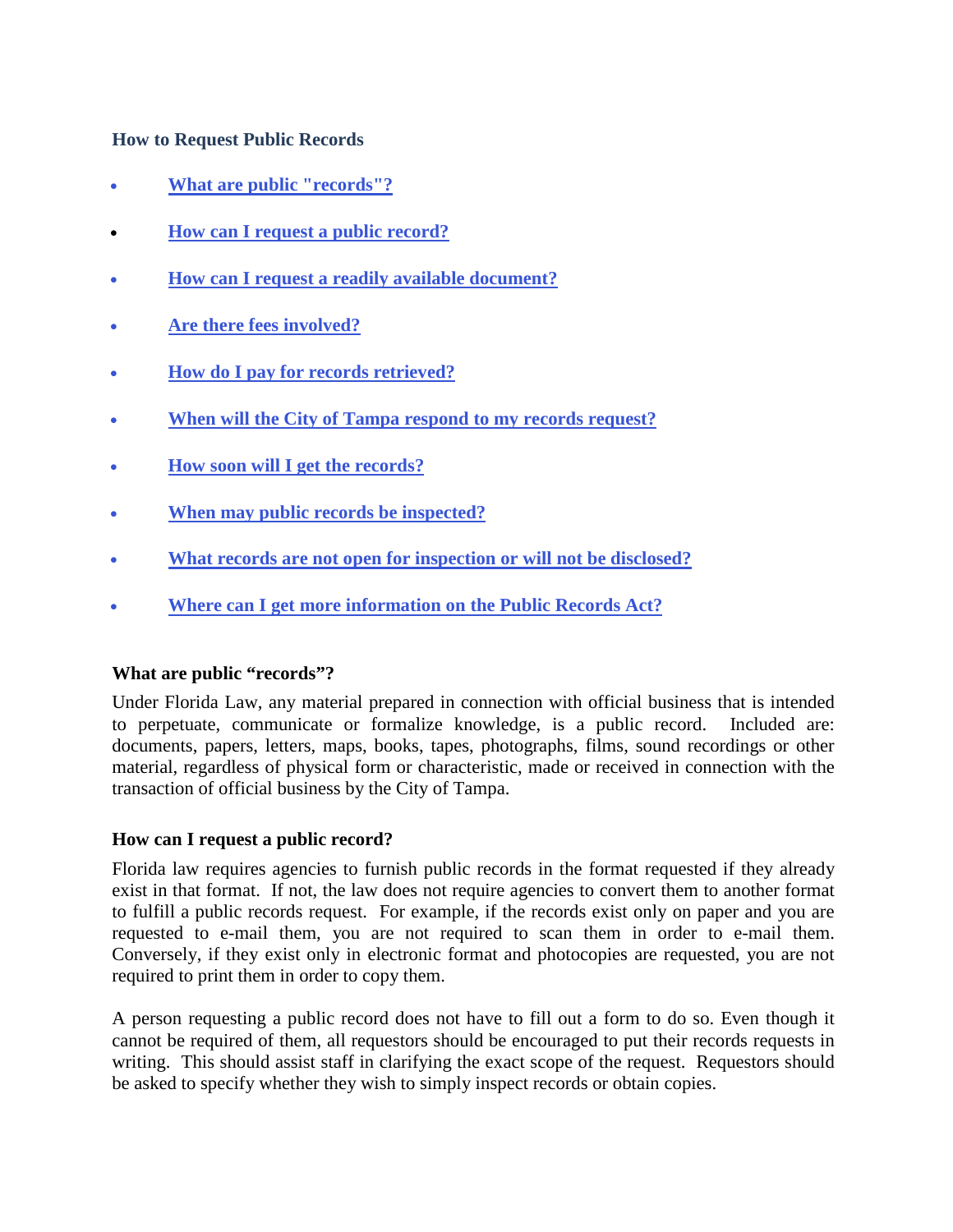# <span id="page-1-0"></span>**How do I request a "readily available document"?**

The City of Tampa makes available a multitude of documents on its web site. A sampling of these documents is Ordinances, Closed Captioning Transcripts of Council Meetings, Council Agendas, Action Agendas, Code Enforcement Board and Special Magistrate Agendas.

Any request to a City department for a public record that is considered a "readily available document" should be made directly to the department for handling. "Readily available documents" are those documents that are easily accessible and retrievable within a City of Tampa department, regularly disseminated to the public and do not require additional review in order to determine whether they contain exempt information, such as agendas, meeting minutes, bid documents, ordinances or personnel files (which have already had exempt information redacted).

All other public records requests should be made to the City Clerk's Office in accordance with City of Tampa policy. The City Clerk's Office maintains a public records tracking system for processing the request.

# <span id="page-1-1"></span>**Are there fees involved in getting records?**

The fees that may be charged for the copying of public records are, in some cases, provided by Statute. If a fee is prescribed by law, the custodian of the record must charge that fee. If no fee is prescribed by law, then the custodian of the public record may charge the actual cost of duplication of the records. It is important that fee assessments are applied consistently across all City departments. The following charges that are deemed to represent the actual cost of material, supplies, and equipment involved, shall be charged for City of Tampa public records:

- a. Fifteen (15) cents for each one-sided copy of each page of not more than 14 inches by 8 ½ inches of the public record.
- b. Twenty (20) cents for each two-sided copy.
- c. For all other copies, the actual cost of duplication of the public record.
- d. Two (2) dollars for each copy of data CD or DVD.
- e. Fifteen (15) dollars for each copy of video DVD provided by Cable Communications (covers research and labor costs)
- f. One (1) dollar for each certified copy of a public record.
- g. If materials are to be mailed, the actual cost of postage may be added to other charges indicated in the preceding paragraph.

If the nature or volume of public records requested to be inspected, examined, or copied is such as to require extensive use of information, technology, resources, or extensive clerical or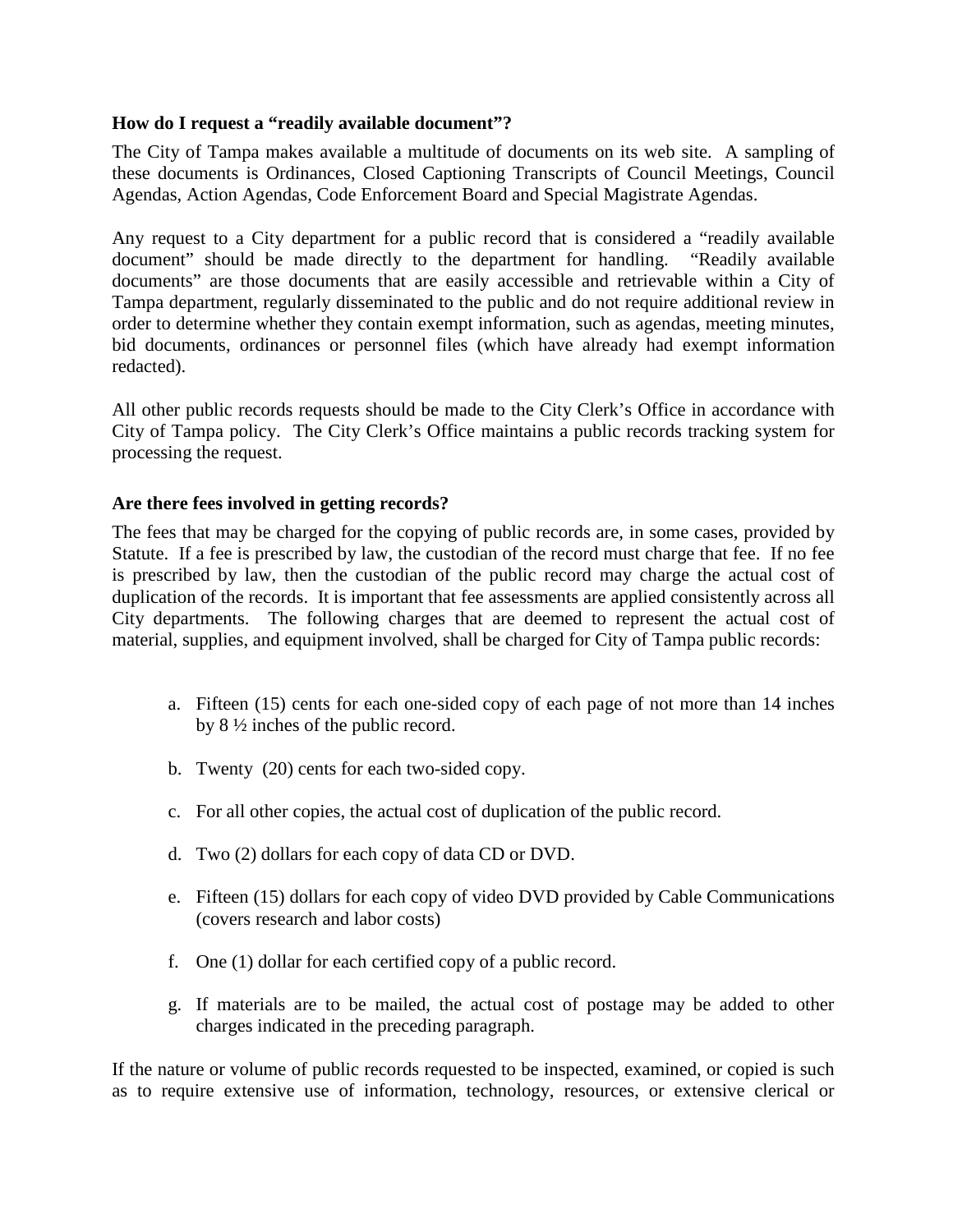supervisory assistance by personnel of a City department, additional charges may be assessed, which is to be reasonable and is to be based on the cost incurred for the extensive use of such resources of labor in furnishing or copying the information requested. The provision of this paragraph does not apply to materials routinely exchanged within the City or between governmental agencies, officers or persons in the performance of assigned duties or normally provided by the City of Tampa in carrying out its statutory responsibilities.

#### <span id="page-2-0"></span>**How do I pay for records retrieved?**

Purchasers must pay for copies prior to receiving the copies. Before being given the copies, the purchaser should show his or her paid receipt. If the request is by mail or telephone, the monies should be received prior to mailing the copies.

## <span id="page-2-1"></span>**When will the City respond to my records request?**

Upon receipt of a Chapter 119 public records request, the City Clerk's Office will acknowledge receipt of the request. In the event there is a fee for copies, research time or redaction services, this information will be provided to you as soon as it is available. Any fees will be due in advance of providing the materials. Payment may be made in cash, check, or by credit card (if total amount is more than \$10.00).

#### <span id="page-2-2"></span>**How soon will I get the records?**

The Public Records Act does not contain a specific time limit (such as 24 hours or 10 days) for compliance with public records requests. The Florida Supreme Court has stated that the only delay in producing records permitted under Ch. 119, F.S., "is the limited reasonable time allowed the custodian to retrieve the record and delete those portions of the record the custodian asserts are exempt."

#### <span id="page-2-3"></span>**When may public records be inspected?**

Florida law notes that every person has the right to inspect or copy any public record made or received in connection with the official business of any public body, officer, or employee of the state, or persons acting on their behalf. Requests to view public records do not have to be in writing and may be made by telephone. Florida law provides that a custodian of public records has no right to require a person to state the reason why an individual desires to inspect or copy a public record.

Public records may be inspected and examined by any person desiring to do so at any reasonable time, under reasonable conditions and under the supervision of the custodian, the Clerk (the person responsible for keeping the public record) or designee. Reasonable conditions mean that inspection must be done during normal business hours of the City of Tampa,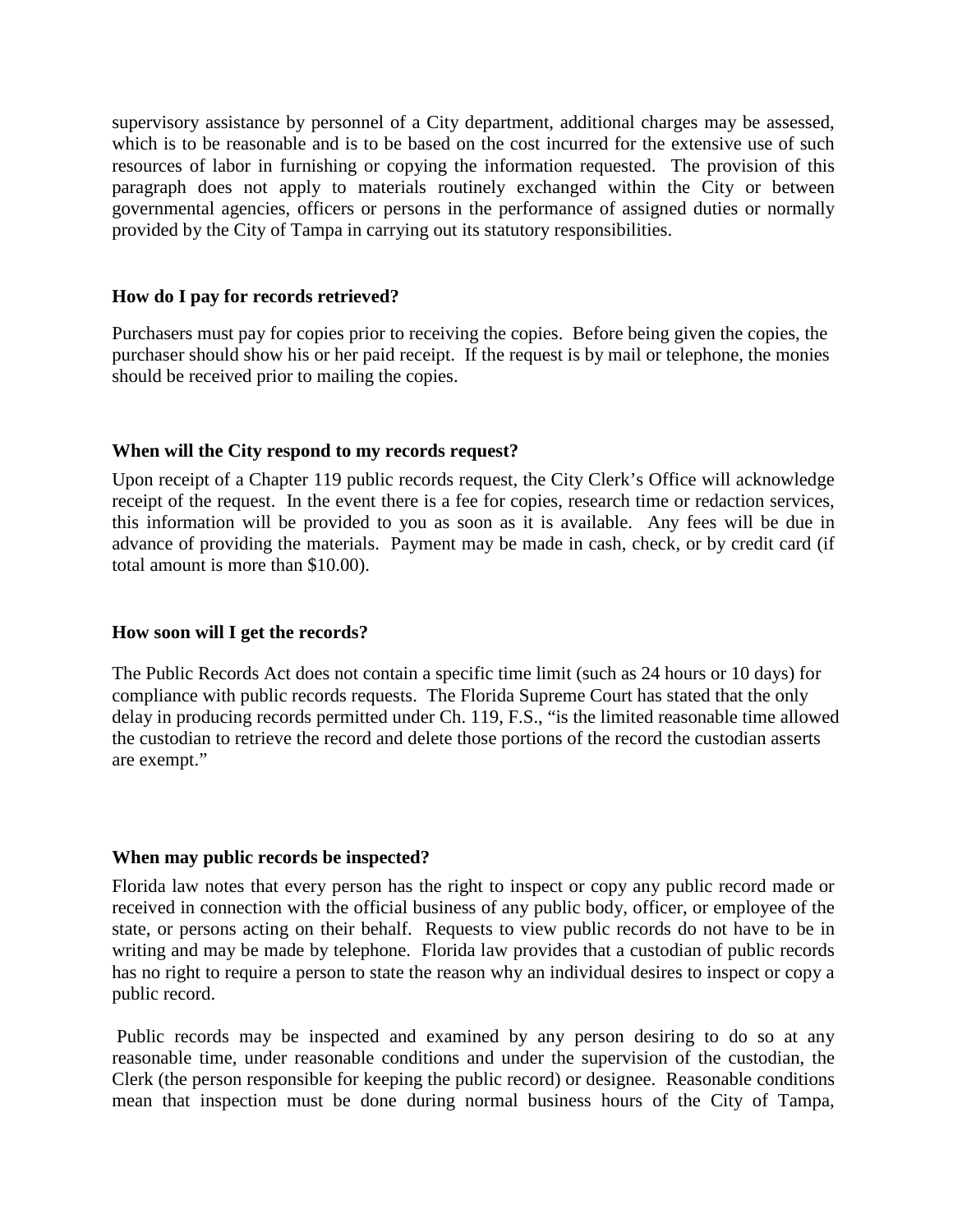excluding identified City holidays. Custodians of public records are not required to compile or create a new record, just to make the requested existing records available. In addition, the Public Records Act does not require the custodian of the record to provide explanations of documents.

# <span id="page-3-0"></span>**What records are not open for inspection or will not be disclosed?**

Currently, there are over a thousand exemptions listed in the Florida Statutes. The following is a list of common exemptions:

- 1. Social Security numbers **(FS § 119.071(5)(a)).**
- 2. Medical information pertaining to a prospective, current, or former officer or employee of the City of Tampa which, if disclosed, would identify that individual**(FS § 119.071(4)(b)).**
- 3. Sealed bids or proposals received by an agency pursuant to invitations to bid or requests for proposals, until such time as the agency provides notice of a decision or intended decision or within 10 days after the bid or proposal opening, whichever is earlier. **(FS § 119.071(1)(b)(1)a)).**
- 4. Information contained in e-mail or other documents pertaining to active criminal investigations **(FL § 119.071(2)(c)-(f) & (h)-(j)).**
- 5. Bank account numbers and debit, charge and credit card numbers **(FS § 119.071(5)(b))**
- 6. Home addresses, telephone numbers, social security numbers and photographs of active or former law enforcement personnel, including correctional and correctional probation offers,… and the home addresses, telephone numbers, social security numbers, photographs, and places of employment of the spouses and children of such personnel; and the names and locations of schools and day care facilities attended by the children of such personnel … **(FS § 119.071(4)(d)1)).**
- 7. Opinion work product: a public record which was prepared by an agency attorney or prepared at the attorney's express direction which reflects a mental impression, conclusion, litigation strategy, or legal theory of the attorney or the City of Tampa and prepared exclusively for civil or criminal litigation or adversarial administrative proceedings or prepared in anticipation of imminent litigation or imminent adversarial administrative proceedings until the conclusion of the litigation or proceedings **(FS § 119.071(1)(d)1).**
- 8. Work products developed by the City of Tampa in preparation for and during collective bargaining negotiations are confidential and exempt **(FS § 447.605(3)).**
- 9. Trade secrets such as the whole or any portion of phase of any formula, pattern, device, combination of devices, or compilation of information which is for use, or is used, in the operation of a business and which provides the business an advantage, or an opportunity to obtain an advantage, over those who do not know or use it. "Trade secret" includes any scientific, technical, or commercial information, including any design, process, procedure, list of suppliers, list of customers, business code, or improvement thereof. Irrespective of novelty, invention, patentability, the state of the prior art, and the level of skill in the business, art, or field to which the subject